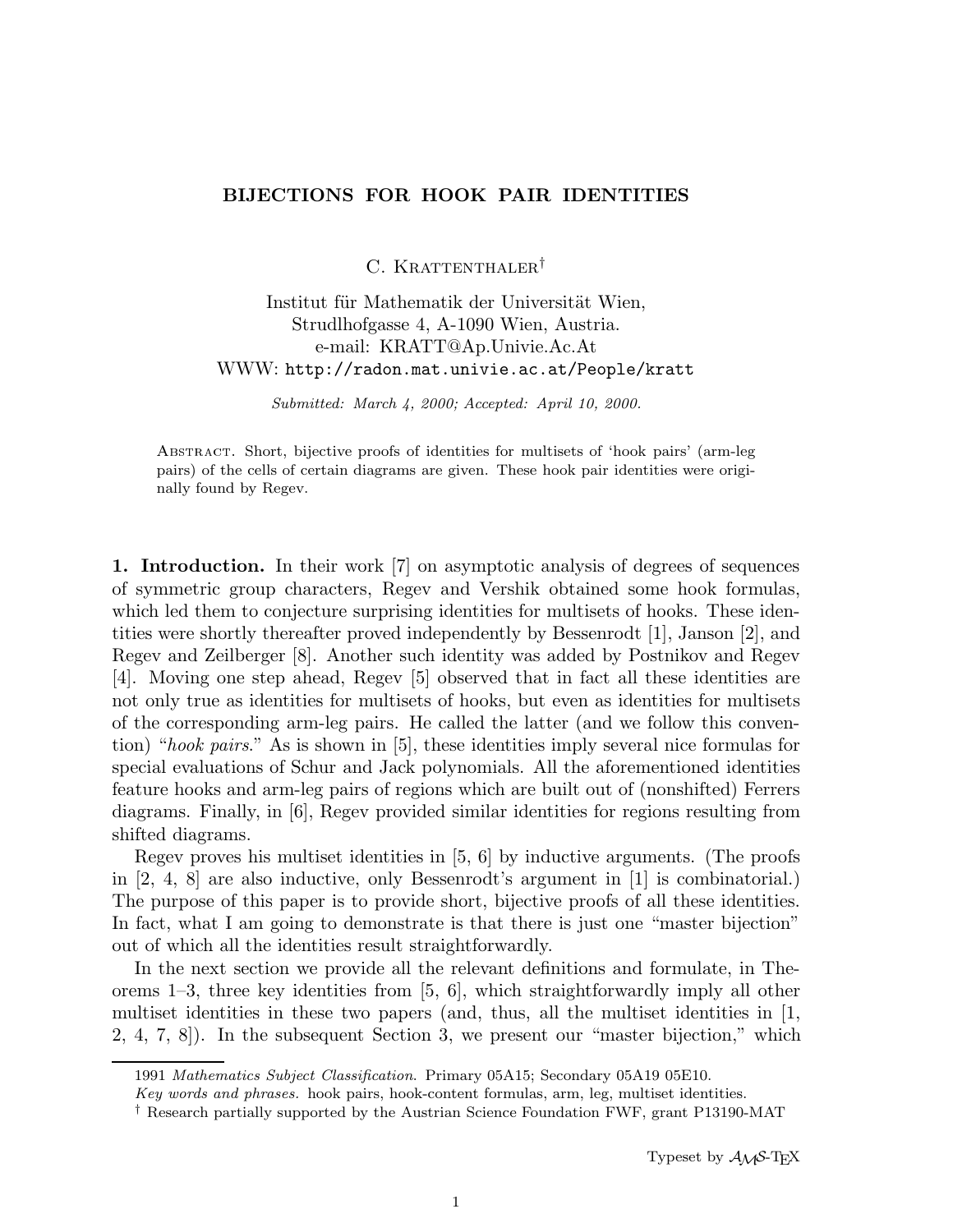immediately implies the first of these identities, Theorem 1. The resulting proofs of Theorems 2 and 3 are then given in Sections 4 and 5.

**2. Identities for multisets of hook pairs.** We recall some basic partition terminology (cf. [3, Ch. I, Sec. 1]). A partition is a sequence  $\mu = (\mu_1, \mu_2, \ldots, \mu_\ell)$  of positive integers, arranged in weakly decreasing order. We identify a partition  $\mu$  with its Ferrers diagram, which is an array of cells with  $\ell$  left-justified rows and  $\mu_i$  cells in row i. To each cell, c say, we associate two numbers, the *arm length* and the *leg* length of c. The arm length  $a(c)$  of c is the number of cells which are (strictly) to the right of c and in the same row as c. Similarly, the leg length  $l(c)$  of c is the number of cells which are (strictly) below of  $c$  and in the same column as  $c$ . We call the arm-leg pair  $(a(c), l(c))$  of a cell c the *hook pair* of c. For example, Figure 1 shows the Ferrers diagram  $(5, 3, 3, 1)$ . The marked cell has arm length 3 and leg length 2, thus, the corresponding hook pair being  $(3, 2)$ . We adopt the convention of writing  $a^b$  for a part a of a partition which occurs b times, so that the partition  $(5, 3, 3, 1)$  could also be written as  $(5, 3^2, 1)$ .



Figure 1

Now let the partition  $\mu = (\mu_1, \mu_2, \dots, \mu_\ell)$  be given, and choose k and n such that  $\mu$  fits in the  $n \times k$  rectangular partition  $(k^n)$ , i.e.,  $k \geq \mu_1$  and  $n \geq \ell$ . Let us denote the rectangle  $(k^n)$  by  $R_{n,k}$ . Under these assumptions, we form two skew diagrams,  $SR_{n,k}(\mu)$  and  $SR_{n,k}(\widetilde{\mu})$ . The skew diagram  $SR_{n,k}(\mu)$  is formed by starting with the  $k \times n$  rectangle  $R_{n,k}$ , removing a copy of the partition  $\mu$  from the top-left corner of  $R_{n,k}$ , and then gluing a copy of  $\mu$  to the right of  $R_{n,k}$  so that the first row of this copy of  $\mu$  is glued to the first row of  $R_{n,k}$ . See Figure 2.b for an example with  $k = 6$ ,  $n = 4, \mu = (5, 2, 1).$  The skew diagram  $SR_{n,k}(\tilde{\mu})$  is formed in a similar way. Again one starts with the  $k \times n$  rectangle  $R_{n,k}$ . But now a copy of the partition  $\mu$  which is rotated by 180 $\degree$  is removed from the bottom-right corner of  $R_{n,k}$ , and then a copy of  $\mu$  which is rotated by 180° is glued to the left of  $R_{n,k}$  so that the last row of this rotated copy of  $\mu$  is glued to the last row of  $R_{n,k}$ . See Figure 2.c for an example with  $k = 6, n = 4, \mu = (5, 2, 1).$ 

Now we are ready to state the first of Regev's hook pair identities [5, Theorem 2].

**Theorem 1.** The multiset of hook pairs of the cells of  $SR_{n,k}(\mu)$  is identical with the multiset of hook pairs of the cells of  $SR_{n,k}(\widetilde{\mu})$ .

Still given a partition  $\mu = (\mu_1, \mu_2, \dots, \mu_\ell)$  and integers k and n such that  $k \geq \mu_1$ and  $n \geq \ell$ , we form another skew diagram,  $SQ(n, k, \mu)$ , by starting again with the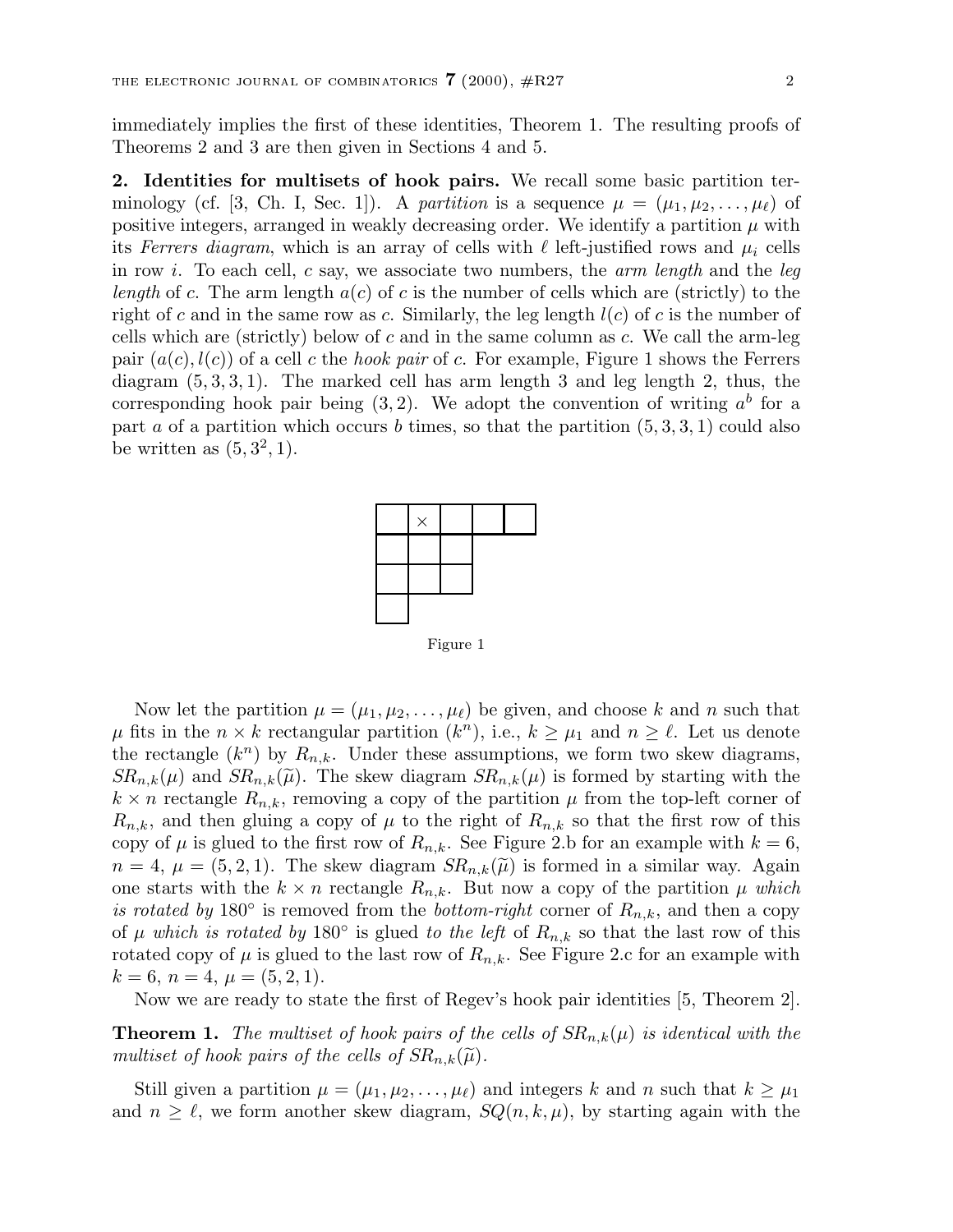



a. The rectangle  $R_{4,6}$  b. The skew diagram  $SR_{4,6}((5, 2, 1))$ 



c. The skew diagram  $SR_{4,6}(\widetilde{(5, 2, 1)})$ 

Figure 2



The skew diagram  $SQ(4, 6, (4, 2, 1))$ 

Figure 3

 $n \times k$  rectangle  $R_{n,k}$ , removing a copy of  $\mu$  which is rotated by 180° from the bottomright corner of  $R_{n,k}$ , gluing such a rotated copy of  $\mu$  to the left of  $R_{n,k}$  in the same way as before when we formed  $SR_{n,k}(\tilde{\mu})$ , and finally gluing a rotated (by 180<sup>°</sup>) copy of  $\mu$  to the top of  $R_{n,k}$  so that the last column of this rotated copy of  $\mu$  is glued to the last column of  $R_{n,k}$ . See Figure 3 for an example with  $k = 6$ ,  $n = 4$ ,  $\mu = (4, 2, 1)$ .

The second of Regev's hook pair identities [5, Theorem 1.(a)] reads as follows.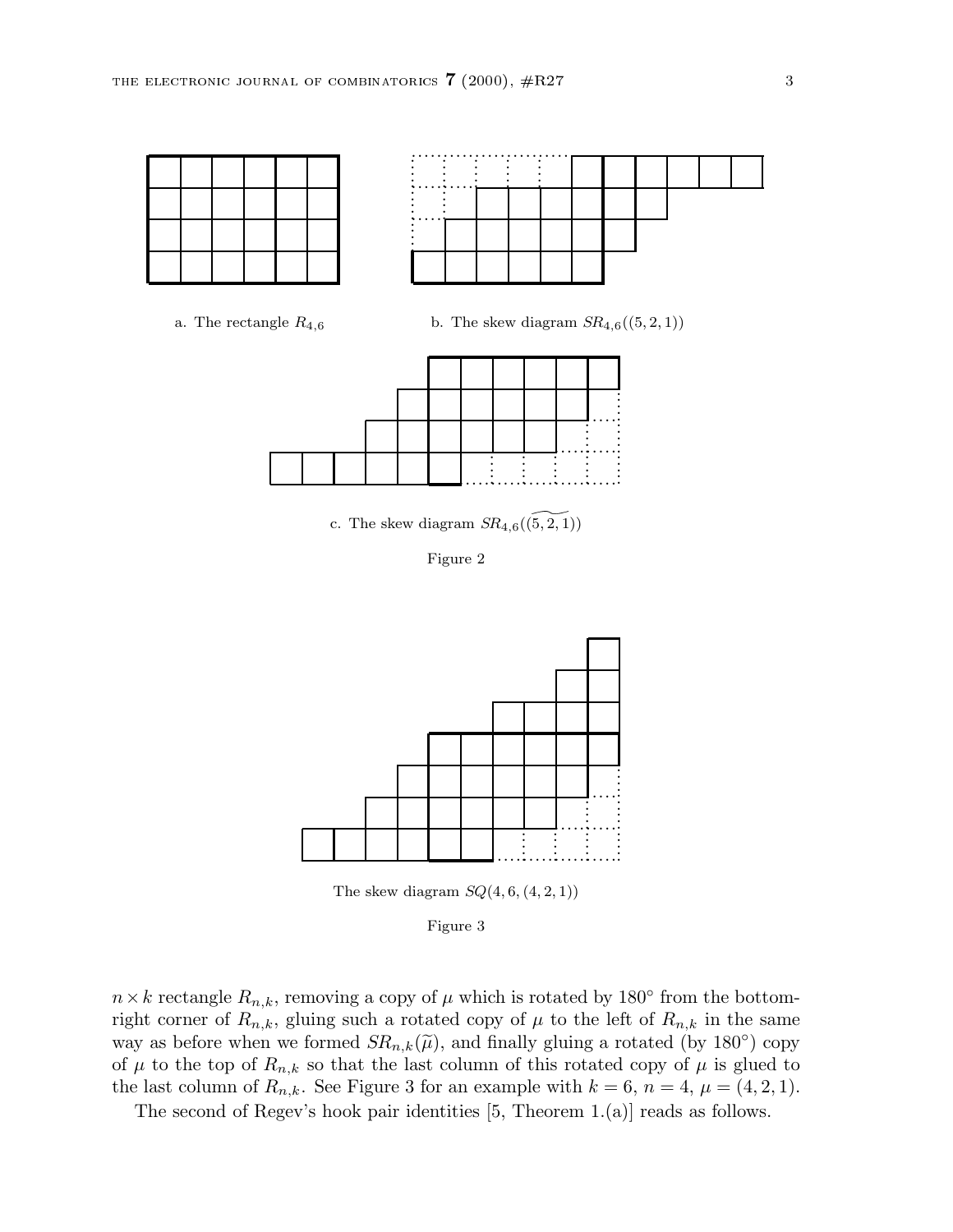**Theorem 2.** The multiset of hook pairs of the cells of  $SQ(n, k, \mu)$  is equal to the union of the multiset of hook pairs of the cells of  $R_{n,k}$  and the multiset of hook pairs of the cells of  $\mu$ .



Figure 4

Finally we concern ourselves with Regev's refinement [6] of Theorem 2 for partitions  $\mu$  of the form  $\mu = (\lambda_1, \ldots, \lambda_s \mid \lambda_1 - 1, \ldots, \lambda_s - 1)$  (in Frobenius notation; cf. [3, p. 3]), where  $\lambda_1 > \cdots > \lambda_s > 0$ . Given such a partition  $\mu$ , we split it into two "halves" by cutting it along the diagonal as is illustrated in the top-left part of Figure 4 in an example where  $\mu = (22^3, 16^3, 15^6, 12^2, 6, 3^6) = (21, 20, 19, 12, 11, 10, 8, 7, 6, 5, 4, 3)$ 20, 19, 18, 11, 10, 9, 7, 6, 5, 4, 3, 2). Denote the lower-left region by  $p(\mu)$ . Given  $a \geq$  $\mu_1 - 1 = \lambda_1$ , let  $R(a)$  denote the  $a \times (a+1)$  rectangle  $R_{a,a+1} = ((a+1)^a)$ . Again, we split it into two halves, by cutting it along the diagonal as is illustrated in the bottom-left part of Figure 4 for  $a = 21$ . Denote the upper-right region by  $q(R(a))$ . Now consider  $SQ(a,\mu) := SQ(a, a+1, \mu)$ . Recall that this region consists of the  $a \times (a+1)$  rectangle  $R_{a,a+1}$ , of which a rotated copy of  $\mu$  has been removed from its bottom-right corner, and on top of which and to the left of which was placed a rotated copy of  $\mu$  each. Once again we split it into two halves along the diagonal of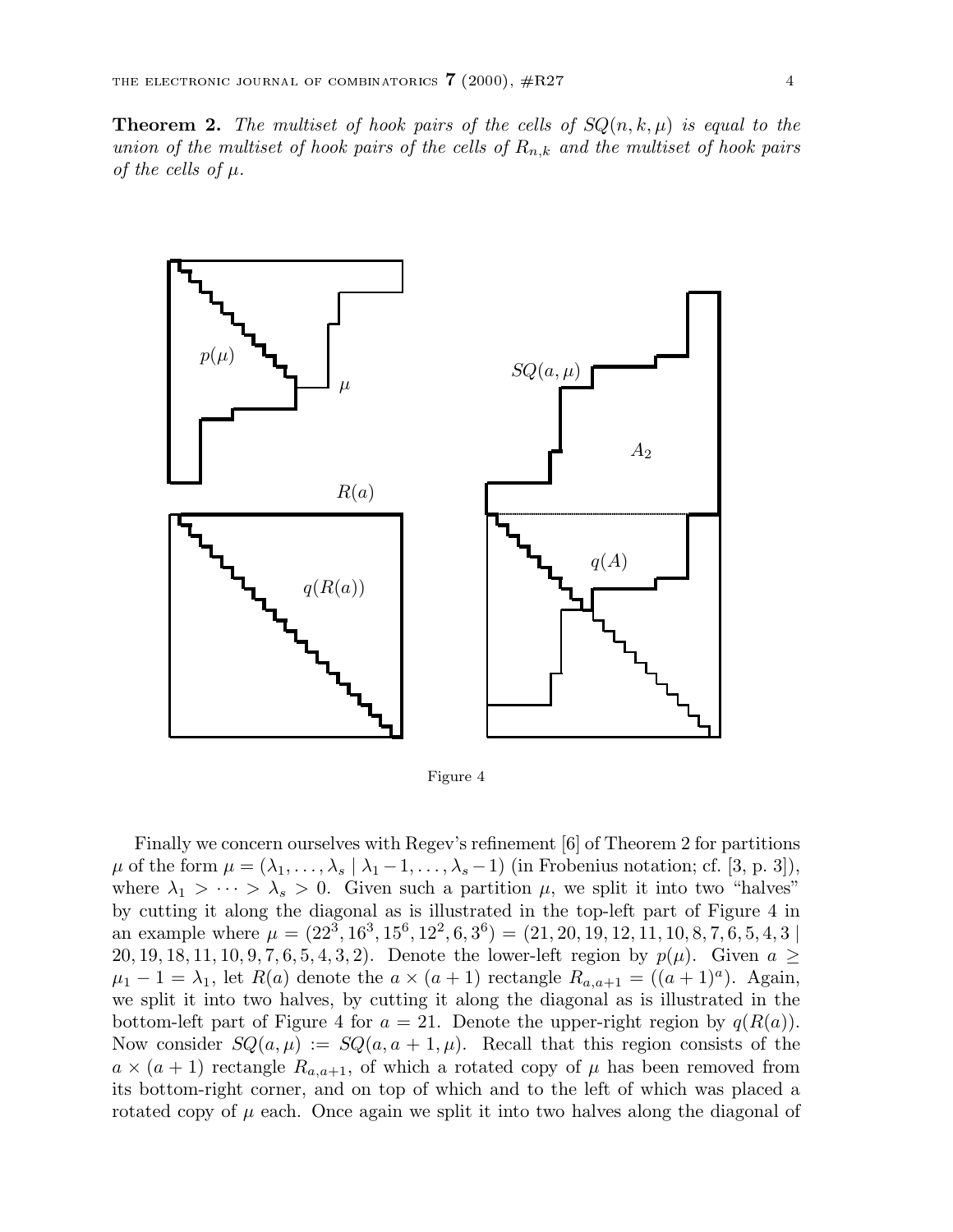the rectangle  $R_{a,a+1}$ , as is illustrated in Figure 4. (There, we have chosen  $a = 21$  and  $\mu = (22^3, 16^3, 15^6, 12^2, 6, 3^6)$ . Since it is of no relevance for us here, we have omitted to display the rotated copy of  $\mu$  placed to the left of the rectangle  $R_{21,22}$ .) The part of  $SQ(a,\mu)$  above the diagonal (in the example of Figure 4 this is the region inside the thick boundary) consists of two parts, the rotated copy of  $\mu$  on top, which we denote by  $A_2$ , and the part which remained from  $R(a)$ , which we denote by  $q(A)$ .

If H is a subregion of G (an example being  $H = p(\mu)$  and  $G = \mu$ ), let us write  $HP_G(H)$  for the multiset of hook pairs of the cells of H measured inside G, i.e., arm length and leg length are taken with respect to the boundaries of G (and not with respect to the boundaries of  $H$ ). (See [6, Sec. 1] for an elaborate example. The definition is motivated by the definition of *shifted* hook length when  $p(\mu)$  is regarded as a shifted partition, cf. [3, Ch. III, Sec. 8, Ex. 12].)

With this notation, the main result from [6, Theorem I,  $(I.1)$ ] reads as follows.

**Theorem 3.** With the assumptions and notations as explained above, the following identity holds between multisets of hook pairs:

$$
HP_{\mu}(p(\mu)) \cup HP_{R(a)}(q(R(a))) = HP_{SQ(a,\mu)}(q(A)) \cup HP_{SQ(a,\mu)}(A_2).
$$

**3. The "master bijection" — Proof of Theorem 1.** It is obvious that for a proof of Theorem 1 it suffices to consider just those cells c of  $SR_{n,k}(\mu)$  and  $SR_{n,k}(\tilde{\mu})$ for which the corresponding hook pairs  $(a(c), l(c))$  have a fixed arm length,  $a(c) = d$ say, and to show that the multiset of leg lengths of these cells in  $SR_{n,k}(\mu)$  agrees with the multiset of leg lengths of these cells in  $SR_{n,k}(\tilde{\mu})$ . To illustrate what we mean, choose  $n = 10, k = 8, \mu = (7, 7, 5, 4, 4, 3, 3, 1)$ . The skew diagrams  $SR_{n,k}(\mu)$  and  $SR_{n,k}(\tilde{\mu})$  with this choice of parameters are displayed in Figure 5. The Figure also shows the cells in  $SR_{n,k}(\mu)$  and  $SR_{n,k}(\widetilde{\mu})$  which have arm length  $d = 2$ . The numbers inside the cells are the corresponding leg lengths. We call the cells of a region  $R$  which have arm length d, the broken column of R in distance d. We have to show that, in general, for any d the multiset of leg lengths of cells in the broken column of  $SR_{n,k}(\mu)$ in distance d is equal to the multiset of leg lengths of cells in the broken column of  $SR_{n,k}(\tilde{\mu})$  in distance d.

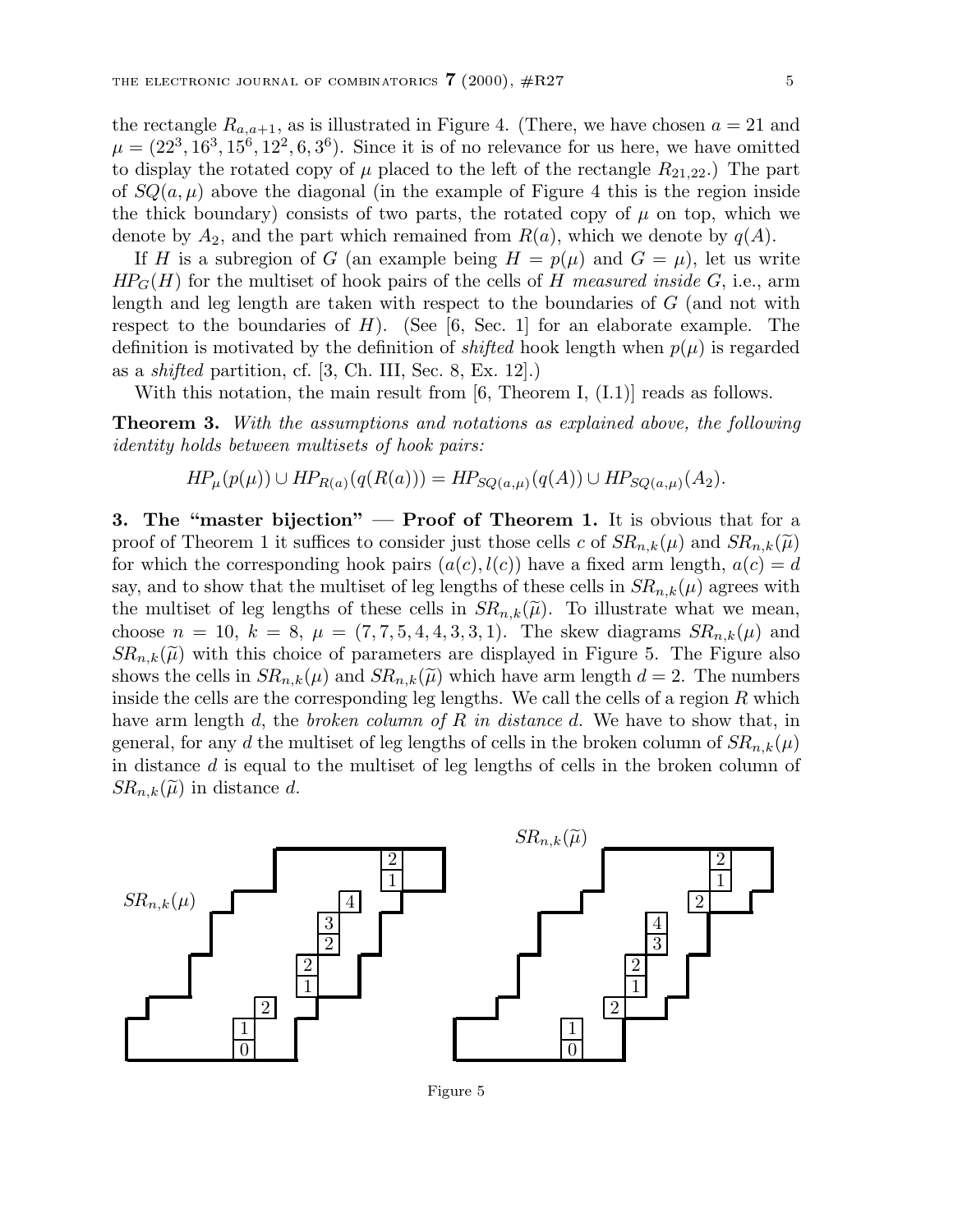If we rotate  $SR_{n,k}(\tilde{\mu})$  by 180°, then  $SR_{n,k}(\mu)$  and the rotated  $SR_{n,k}(\tilde{\mu})$  fit together side by side. Figure 6 shows the result in the case of our example of Figure 5. The numbers in the broken column which is to the left of the staircase that forms the border between the two regions are the vertical distances of the cells to the "bottom" of the diagram (consisting of the staircase and the base line to the left of the staircase), while the numbers in the broken column which is to the right of the staircase are the vertical distances of the cells to the "top" of the diagram (consisting of the staircase and the top line to the right of the staircase). Our task is to set up a bijection between these two multisets of numbers.



Figure 6

**Lemma.** Let S be a given staircase (see Figure 6). Let  $C_l$  be the broken column in distance d left of S, and let  $C_r$  be the broken column in distance d right of S. Then there is an explicit bijection (the "master bijection") between the multiset  $\{l(c): c \in$  $C_l$ } and the multiset  $\{l'(c): c \in C_r\}$ . Here,  $l(c)$  denotes the distance of cell c to the bottom of the diagram, and  $l'(c)$  denotes the distance of cell c to the top of the diagram.

Proof. We claim that the following algorithm defines such a bijection:

- (MB1) Read the numbers in the cells of  $C_l$  one after the other by considering the cells in the order bottom to top. While reading, out of each maximal increasing subsequence of numbers form a stack. Place the stacks in such a way that numbers of the same size are at the same height. (In our example in Figure 6, the numbers  $0, 1, 2, 1, 2, 2, 3, 4, 1, 2$  are read in. See the left part of Figure 7 for the result after dividing this sequence into stacks.)
- (MB2) Move all the numbers of the first stack which are smaller than the numbers in the second stack to the second stack. Repeat this procedure with the second and third stack, etc. (Thus, in our example in the left part of Figure 7 we would move 0 from the first to the second stack, 0, 1 from the second to the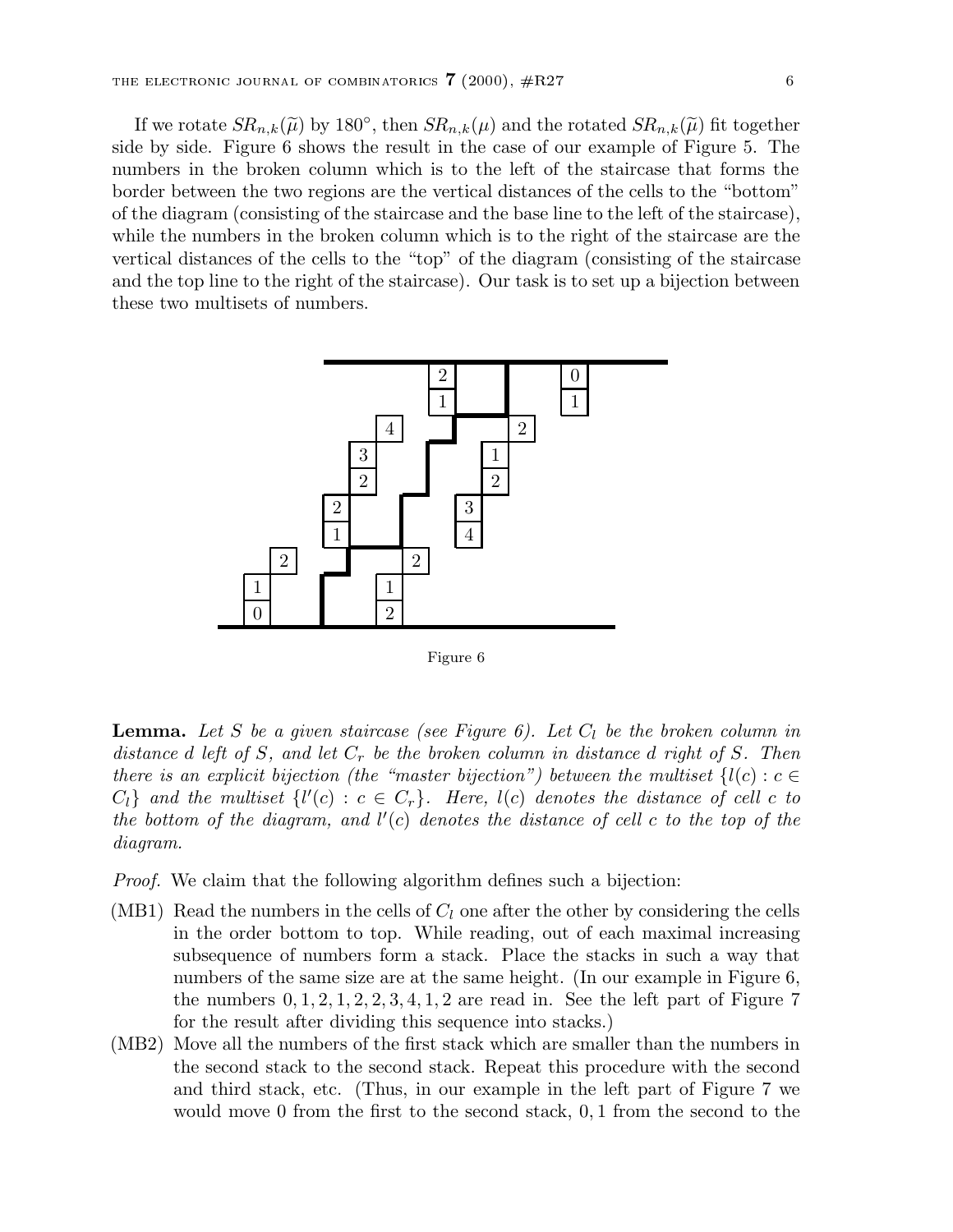third, and 0 from the third to the fourth stack. The result is displayed in the right part of Figure 7.)

(MB3) Read the numbers in the result in the order from the last stack to the first, and in each stack from bottom to top. (Thus, from the right part of Figure 7 we would read 0, 1, 2, 1, 2, 3, 4, 2, 1, 2.)

The claim is that the output of this algorithm is the numbers in the cells of  $C_r$  read by considering the cells in the order top to bottom (which for our running example can be verified in Figure 6). Clearly, this would immediately prove the Lemma because it is obvious how to invert the algorithm.

4 3 2222 11 1 0 4 3 2222 1 11 0



In order to prove the claim, we first introduce some notation. The staircase S consists of, alternately, vertical and horizontal pieces. Let the lengths of these pieces be  $v_1, h_1, v_2, h_2, \ldots, v_{p-1}, h_{p-1}, v_p$ , where  $v_i$  stands for the length of the *i*-th vertical piece, if counted from bottom to top, and where  $h_i$  stands for the length of the *i*-th horizontal piece. In the example in Figure 6 we have  $v_1 = 2$ ,  $h_1 = 1$ ,  $v_2 = 1$ ,  $h_2 = 2$ ,  $v_3 = 2, h_3 = 1, v_4 = 2, h_4 = 1, v_5 = 1, h_5 = 2, v_6 = 2.$ 

Furthermore, let the maximal increasing subsequences when reading the numbers from  $C_l$  (from bottom to top) be  $0, 1, ..., M_1; m_2, m_2 + 1, ..., M_2; ...; m_q, m_q +$  $1,\ldots,M_q$ , so that the corresponding diagram in the style of Figure 7 looks like

$$
M_2 \t\t M_3 \t\t M_4
$$
  
\n
$$
\vdots \t M_3 \t\t \vdots
$$
  
\n
$$
M_1 \t m_2 \t\t \vdots \t\t \ldots \t m_q
$$
  
\n
$$
\vdots \t m_3
$$

Then there exist uniquely determined integers  $i_1,\ldots,i_q$  and  $j_1,\ldots,j_q$  with  $1 \leq i_1$  $\cdots < i_q = p, 1 = j_1 < \cdots < j_q \le p$ , and  $j_t \le i_t$  for all t, such that

 $M_1 = v_{j_1} + \cdots + v_{i_1} - 1$ ,  $h_{j_1} + \cdots + h_{i_1-1} \le d$  and  $h_{j_1} + \cdots + h_{i_1} > d$ ,  $m_2 = v_{j_2} + \cdots + v_{i_1},$   $h_{j_2-1} + \cdots + h_{i_1} > d$  and  $h_{j_2} + \cdots + h_{i_1} \leq d$ ,  $M_2 = v_{i_2} + \cdots + v_{i_2} - 1$ ,  $h_{i_2} + \cdots + h_{i_2-1} \leq d$  and  $h_{i_2} + \cdots + h_{i_2} > d$ , (1) .............................  $m_q = v_{j_q} + \cdots + v_{i_{q-1}}, \quad h_{j_q-1} + \cdots + h_{i_{q-1}} > d \quad \text{and} \quad h_{j_q} + \cdots + h_{i_{q-1}} \leq d,$  $M_q = v_{j_q} + \cdots + v_{i_q} - 1$ ,  $h_{j_q} + \cdots + h_{i_q-1} \leq d$ .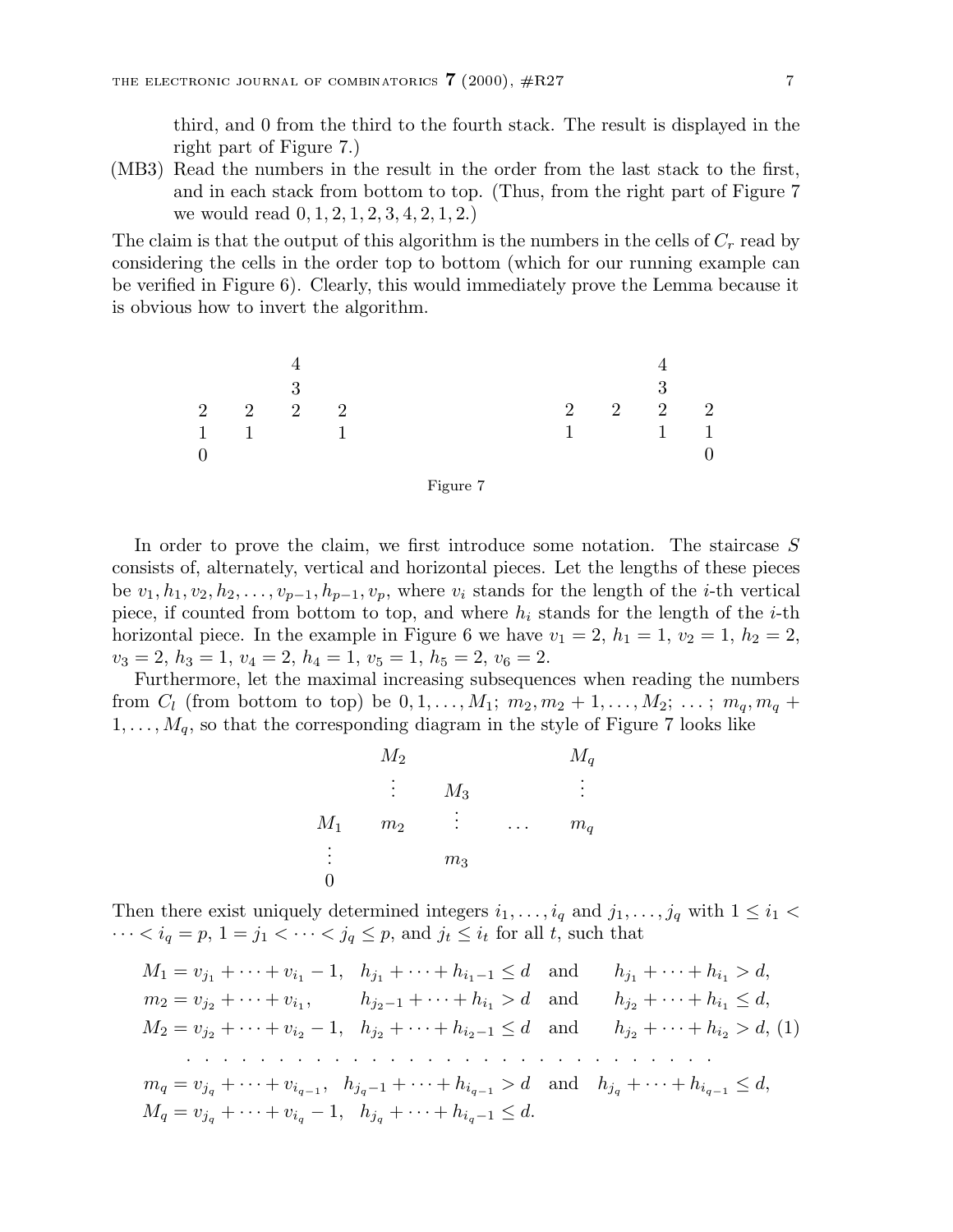Similarly, let the maximal increasing subsequences when reading the numbers from  $C_r$  (from top to bottom) be  $0, 1, \ldots, \tilde{M}_q; \ldots; \tilde{m}_2, \tilde{m}_2+1, \ldots, \tilde{M}_2; \tilde{m}_1, \tilde{m}_1+1, \ldots, \tilde{M}_1$ , so that the corresponding diagram in the style of Figure 7 looks like

|                | $\tilde{M}_2$  |   |                   | $\tilde{M}_q$ |
|----------------|----------------|---|-------------------|---------------|
| $\tilde{M}_1$  | $\ddot{\cdot}$ |   | $M_{q-1}$         | $\vdots$      |
| $\ddot{\cdot}$ | $\tilde{m}_2$  | . |                   | $\bullet$     |
| $\tilde{m}_1$  |                |   | $\tilde{m}_{q-1}$ | $\bullet$     |
|                |                |   |                   |               |

Then there exist uniquely determined integers  $\tilde{j}_1,\ldots,\tilde{j}_q$  and  $\tilde{i}_1,\ldots,\tilde{i}_q$  with  $1 \leq \tilde{j}_1$  <  $\cdots < \tilde{j}_q = p, 1 = \tilde{i}_1 < \cdots < \tilde{i}_q \leq p$ , and  $\tilde{j}_t \geq \tilde{i}_t$  for all t, such that

$$
\tilde{M}_q = v_{\tilde{j}_q} + \dots + v_{\tilde{i}_q} - 1,
$$
\n
$$
h_{\tilde{j}_{q-1}} + \dots + h_{\tilde{i}_q} \le d \quad \text{and} \quad h_{\tilde{j}_{q-1}} + \dots + h_{\tilde{i}_{q-1}} > d,
$$
\n
$$
\tilde{m}_{q-1} = v_{\tilde{j}_{q-1}} + \dots + v_{\tilde{i}_q},
$$
\n
$$
h_{\tilde{j}_{q-1}} + \dots + h_{\tilde{i}_{q-1}} > d \quad \text{and} \quad h_{\tilde{j}_{q-1}-1} + \dots + h_{\tilde{i}_{q-1}} \le d,
$$
\n
$$
\tilde{M}_{q-1} = v_{\tilde{j}_{q-1}} + \dots + v_{\tilde{i}_{q-1}} - 1,
$$
\n
$$
h_{\tilde{j}_{q-1}-1} + \dots + h_{\tilde{i}_{q-1}} \le d \quad \text{and} \quad h_{\tilde{j}_{q-1}-1} + \dots + h_{\tilde{i}_{q-1}-1} > d,
$$
\n
$$
\tilde{m}_1 = v_{\tilde{j}_1} + \dots + v_{\tilde{i}_2},
$$
\n
$$
h_{\tilde{j}_1} + \dots + h_{\tilde{i}_{2}-1} > d \quad \text{and} \quad h_{\tilde{j}_{1}-1} + \dots + h_{\tilde{i}_{2}-1} \le d,
$$
\n
$$
\tilde{M}_1 = v_{\tilde{j}_1} + \dots + v_{\tilde{i}_1} - 1, \quad h_{\tilde{j}_{1}-1} + \dots + h_{\tilde{i}_1} \le d.
$$

The claim is equivalent to the assertion that  $\tilde{M}_t = M_t$  and  $\tilde{m}_t = m_{t+1}$  for all t. In view of (1) and (2), this would immediately follow once we show that  $j_t = i_t$  and  $\tilde{i}_t = j_t$  for all t. In order to do that, it suffices to derive the inequalities in (2) from those of  $(1)$ . Indeed, the general form of the inequalities in  $(1)$  is

$$
h_{j_{t+1}-1} + \dots + h_{i_t} > d \quad \text{and} \quad h_{j_{t+1}} + \dots + h_{i_t} \le d,\tag{3}
$$

$$
h_{j_t} + \dots + h_{i_t-1} \le d
$$
 and  $h_{j_t} + \dots + h_{i_t} > d.$  (4)

In particular, the first inequality in (3) implies that

$$
h_{j_{t+1}-1} + \dots + h_{i_{t+1}-1} > d,\tag{5}
$$

since by assumption we have  $i_t \leq i_{t+1} - 1$ . Similarly, the first inequality in (4) implies that

$$
h_{j_{t+1}-1} + \dots + h_{i_t-1} \le d,\tag{6}
$$

since by assumption we have  $j_t \leq j_{t+1} - 1$ . Altogether, the inequalities in (3)–(6) cover those of (2) with  $j_t = i_t$  and  $i_t = j_t$ .

This concludes the proof of the Lemma.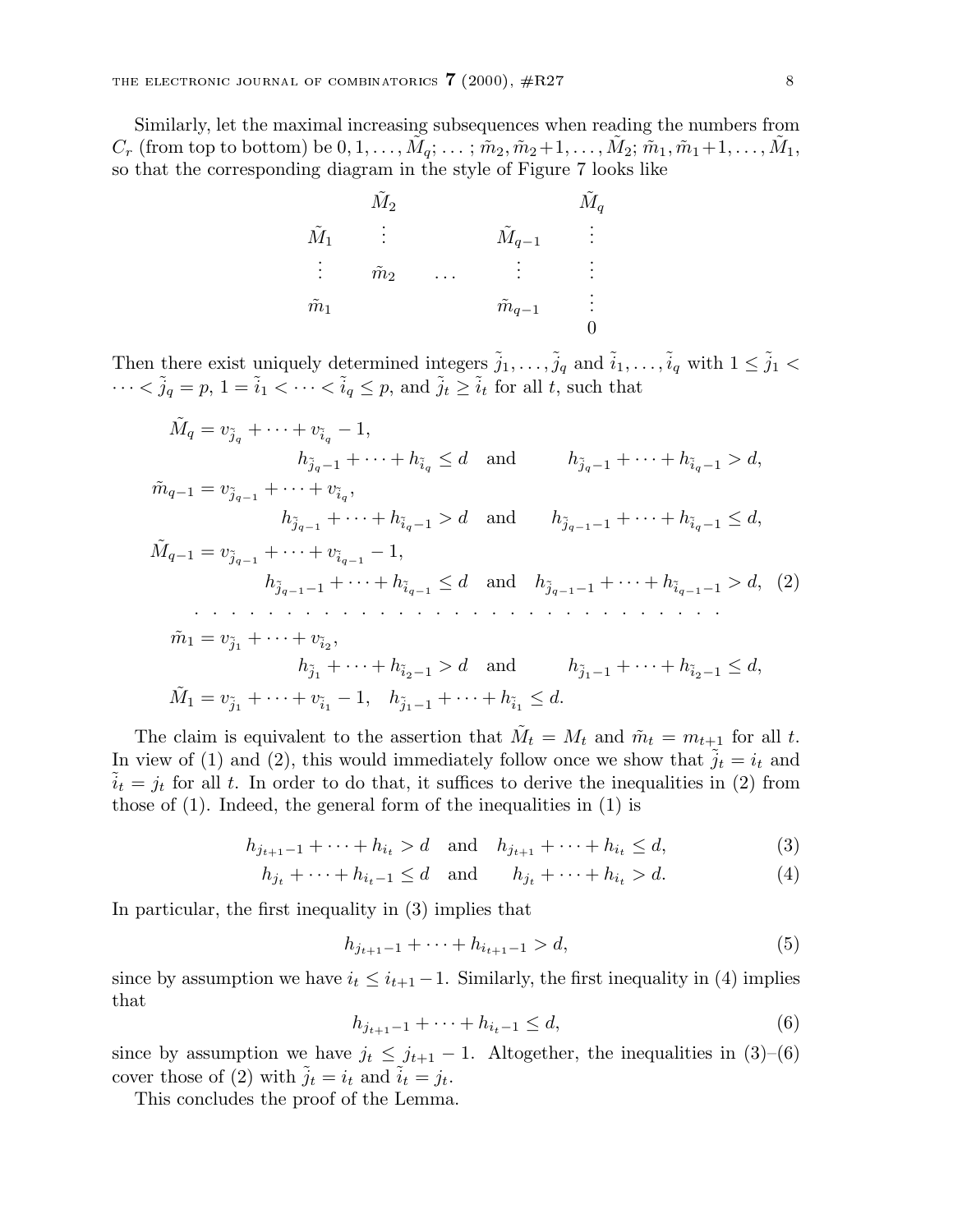**4. Proof of Theorem 2.** The preceding bijection allows us to construct a bijection for Theorem 2. We have to set up a bijection between the hook pairs in  $R_{n,k} \cup \mu$  and the hook pairs in  $SQ(n, k, \mu)$ .

To begin with, we identify the hook pairs in a subregion of  $R_{n,k}$  with the hook pairs in a subregion of  $SQ(n, k, \mu)$ . The subregion of  $R_{n,k}$ ,  $S_1$  say, consists of the first  $k - \mu_1$  columns of  $R_{n,k}$  together with a copy of  $\mu$ , reflected upside down, on the bottom of  $R_{n,k}$  (see the left part of Figure 8 for an example with  $n = 18$ ,  $k = 24$ ,  $\mu = (15^3, 6^3, 3^6)$ . The subregion of  $SQ(n, k, \mu)$ ,  $S_2$  say, consists of the (rotated) copy of  $\mu$  on the left of  $SQ(n, k, \mu)$ , together with the next  $k - \mu_1$  columns of  $SQ(n, k, \mu)$ (see the right part of Figure 8).



Figure 8

It is completely obvious that, row-wise, the hook pairs in these subregions must be the same. I.e., reading hook pairs from left to right in the first row of  $S_1$  gives exactly the same as reading hook pairs from left to right in the first row of  $S_2$ , the same being true for the second rows, etc.

Therefore, what remains is to identify the hook pairs in the remaining regions. Let us denote the complement of  $S_1$  in  $R_{n,k}$  by  $T_1$ , and the complement of  $S_2$  in  $SQ(n, k, \mu)$  by  $T_2$  (see Figure 8). Then we have to identify the hook pairs in  $T_1 \cup \mu$ with the hook pairs in  $T_2$ .

Let us again consider broken columns in some given distance d from the right boundaries. This is indicated in Figure 9. (In this example,  $n = 18$ ,  $k = 24$ ,  $\mu =$  $(15^3, 6^3, 3^6)$ , and  $d = 4$ .) The figure also shows "fake" parts of broken columns for  $\mu$  and  $T_2$ , i.e., parts of broken columns which lie outside of the regions. They are shown with dotted surroundings and should be ignored for the moment. We have to identify the multiset of leg lengths in the broken columns of  $\mu$  and  $T_1$  (excluding the "fake" part) with the multiset of leg lengths in the broken column of  $T_2$  (excluding the "fake" part). Let us denote the multiset of leg lengths in the broken column of  $\mu$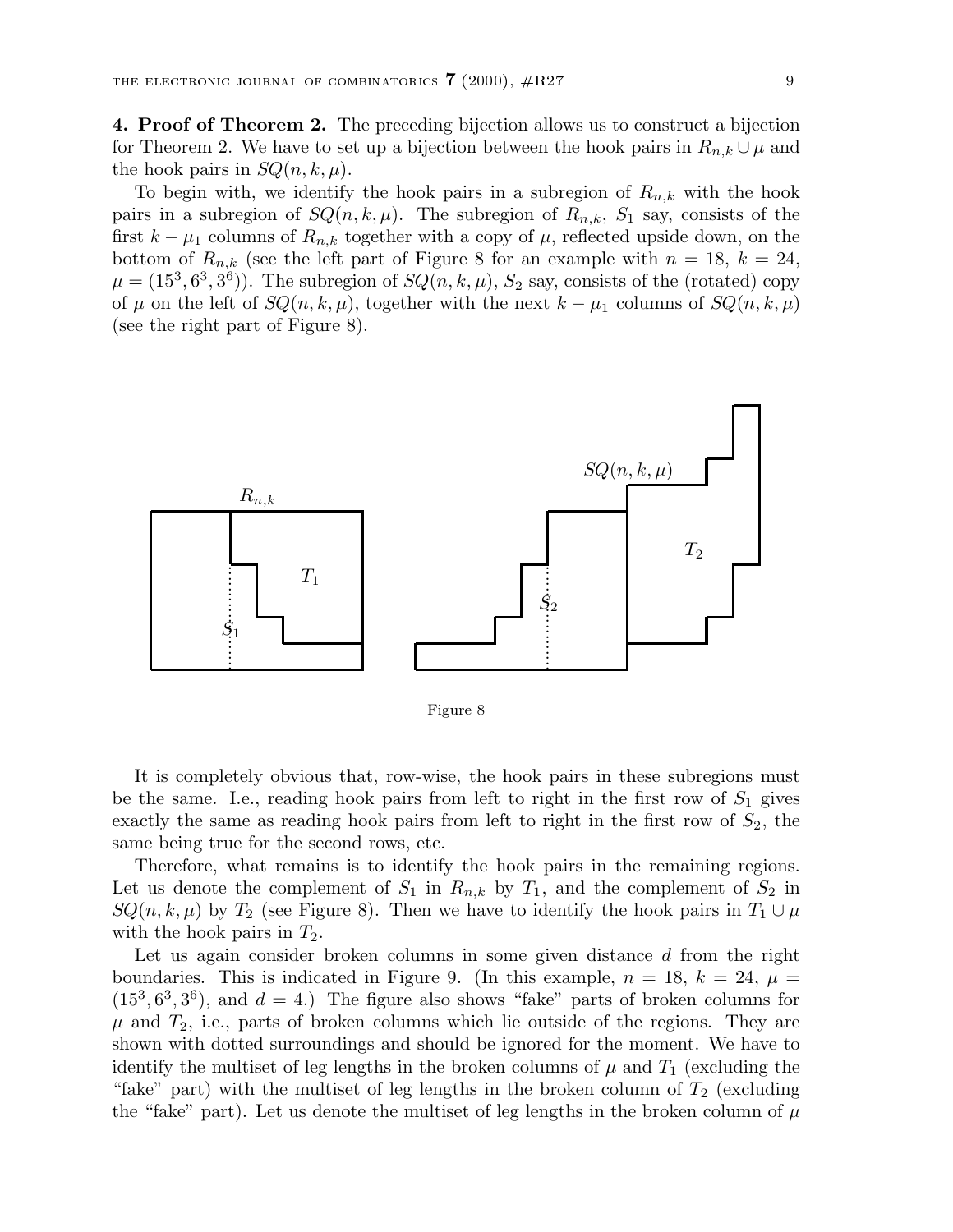

Figure 9

by  $L(\mu; d)$ , and similarly for  $T_1$  and  $T_2$ .

In order to accomplish this identification, we observe that the Lemma from Section 3 provides a bijection between the multiset of leg lengths in the broken column of  $\mu$ , the "fake" part *included*, and the part of the broken column of  $T_2$  which is to the left of the (rotated) copy of  $\mu$  that has been removed from  $SQ(n, k, \mu)$  (indicated by dotted lines in Figure 9), again the "fake" part included. (In Figure 9, this part of the broken column is the one below the dotted horizontal line running through  $T_2$ , the "fake" part *included*.) Let us denote the former multiset by  $L_f(\mu; d)$ , and the latter by  $L_f(T_2; d)$ .

Furthermore, with the notation  $[[N]] := \{0, 1, \ldots, N - 1\}$ , we have

$$
L(\mu;d) \cup L(T_1;d) = \left( L_f(\mu;d) \setminus [[\ell(\mu) + 1 - \min\{k : \mu_k \le d\}]] \right)
$$

$$
\cup \left( [[n]] \setminus [[\max\{k : \mu_k \ge \mu_1 - d\}]] \right)
$$

$$
= \left( L_f(\mu;d) \cup [[n]] \right) \setminus \left( [[\ell(\mu) + 1 - \min\{k : \mu_k \le d\}]] \cup [[\max\{k : \mu_k \ge \mu_1 - d\}]] \right), \tag{7}
$$

where  $\ell(\mu)$  denotes the number of parts of  $\mu$  (equivalently, the number of rows of  $\mu$ ), and

$$
L(T_2; d) = \left( L_f(T_2; d) \setminus [[\max\{k : \mu_k + d \ge \mu_1\}]] \right)
$$
  

$$
\cup \left( [[n]] \setminus [[\ell(\mu) + 1 - \min\{k : \mu_k \le d\}]] \right)
$$
  

$$
= \left( L_f(T_2; d) \cup [[n]] \right) \setminus \left( [[\max\{k : \mu_k + d \ge \mu_1\}]] \cup [[\ell(\mu) + 1 - \min\{k : \mu_k \le d\}]] \right). \tag{8}
$$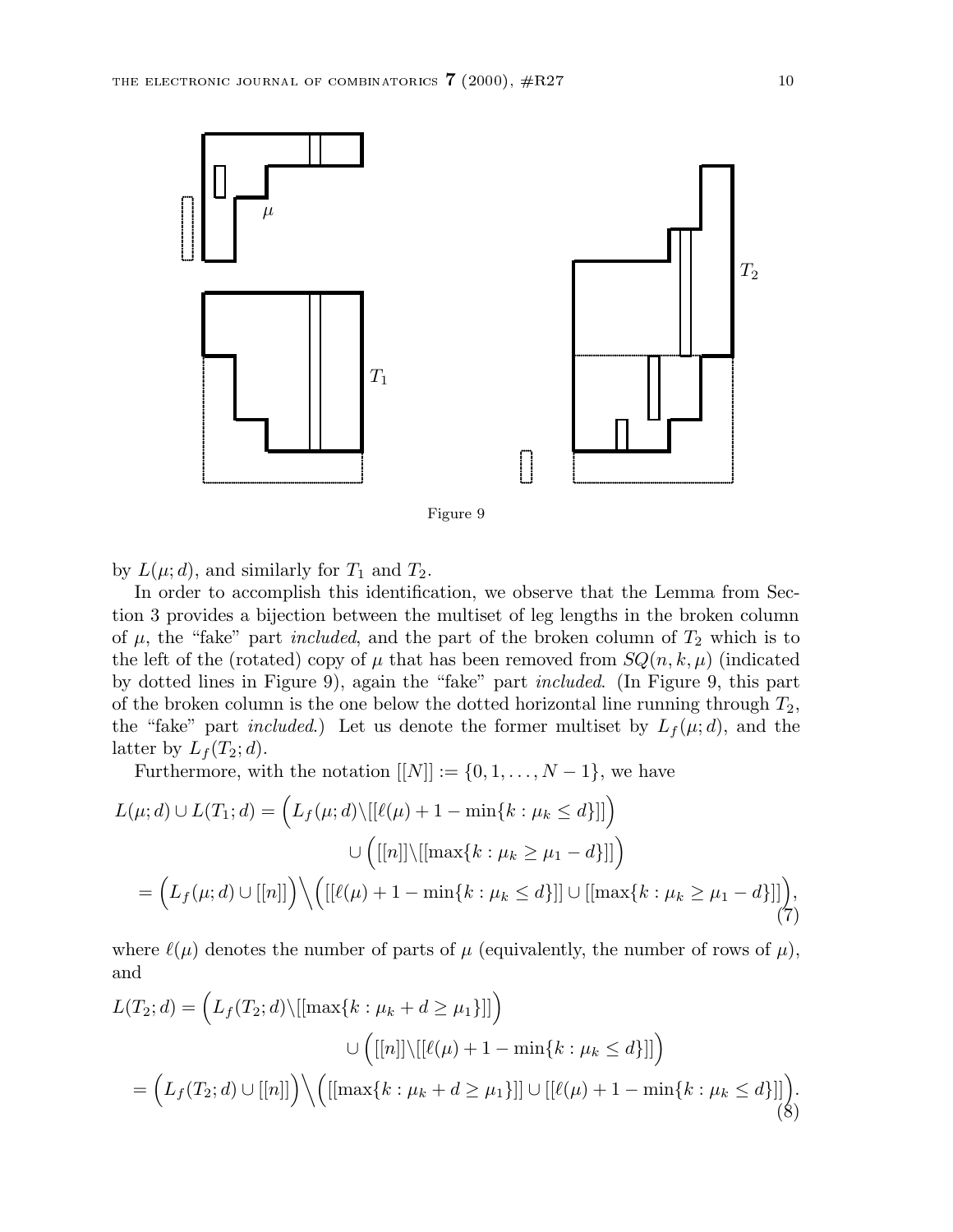In view of our previous observation that the multisets  $L_f(\mu; d)$  and  $L_f(T_2; d)$  are in bijection, it is now completely evident that the multisets  $L(\mu; d) \cup L(T_1; d)$  and  $L(T_2; d)$  agree.

Remark. The argument thus far was not completely bijective. But it could easily be made bijective, for example, using the simplified version of the involution principle described in [9, bottom of p. 80ff]. There are other possibilities, but none of these seem to yield naturally defined mappings. In particular, these would not add any further insight. It is the "master bijection" from Section 3 and the computations in (7) and (8) which really explain why Theorem 2 is true.

**5. Proof of Theorem 3.** In a similar manner, Theorem 3 can be proved. We have to prove that the hook pairs in  $p(\mu)$  and  $q(R(a))$  (measured inside  $\mu$  and  $R(a)$ , respectively) are the same as the hook pairs in  $q(A)$  and  $A_2$  (measured inside  $SQ(a, \mu)$ ), see Figure 4.

Again, it suffices to consider a broken column in some distance  $d$  from the right boundaries in the corresponding figures, and to show that the leg lengths along the broken columns agree (see Figure 10, where  $d = 4$ ; the "fake" part of the broken column in  $p(\mu)$  should be ignored for the moment), i.e.,

$$
L(p(\mu); d) \cup L(q(R(a)); d) = L(q(A); d) \cup L(A_2; d),
$$

using the same notation as before.

Again, the key is the Lemma from Section 3. What Figure 11 shows is obtained by the following construction: In Figure 10, in the part which shows  $p(\mu)$ , the extremal point, denoted by  $M$ , on the "diagonal" is circled. The corresponding point, denoted by M', in the part which shows  $SQ(a, \mu)$  is also circled. The top-most part of the broken column in  $p(\mu)$  reaches a certain height, h say, above M. (The height h can be any nonnegative integer.) In Figure 10, we have  $h = 2$ . Now cut the Figure which represents  $SQ(a,\mu)$  by the horizontal line which is h units below M'. In addition, cut off  $A_2$ . This gives Figure 11 (where  $h = 2$ ), upon also adding a broken column in distance  $d$  to the right of the path which runs from bottom-left to top-right, and upon completing a broken column in distance  $d$  to the left of the path.

Let us denote the leg lengths (measured "to the bottom," i.e., with respect to the path which runs from bottom-left to top-right) in the broken column to the left by  $L_f(q(A); d)$ . These leg lengths contain all those which appear in  $L(q(A); d)$ , plus the additional ones in the added part of the broken column. More precisely, it is not difficult to see that (at this point the special form of  $\mu$  enters)

$$
L_f(q(A);d) = L(q(A);d) \cup [[d]].
$$

Furthermore, the broken column to the right of the path is in perfect correspondence with the broken column of  $p(\mu)$  (with the "fake" part *included*; compare Figure 10), which is seen by rotation by 180◦. Let us denote the leg lengths (measured "to the top," i.e., with respect to the path which runs from bottom-left to top-right) in the broken column to the right by  $L_f(p(\mu); d)$ . Obviously we have

$$
L_f(p(\mu);d) = L(p(\mu);d) \cup [[\ell(\mu) + 1 - \min\{k : \mu_k \leq d\}]].
$$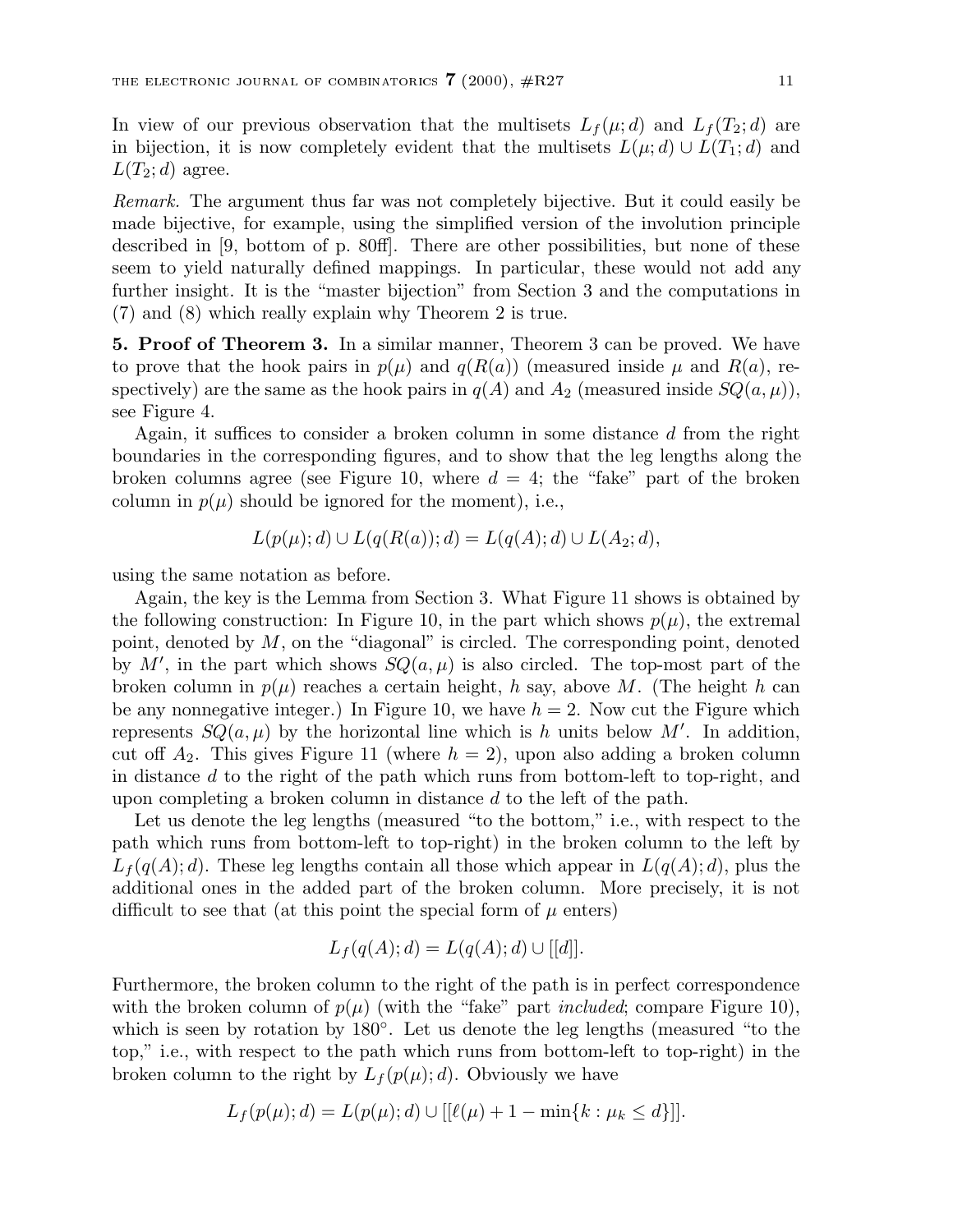

Figure 10



Figure 11

The point of the construction in Figure 11 is that the Lemma from Section 3 tells us that  $L_f(q(A); d) = L_f(p(\mu); d)$ . Now, if we combine everything then we are done: We have

$$
L(p(\mu); d) \cup L(q(R(a)); d)
$$
  
= 
$$
\left( L_f(p(\mu); d) \setminus [[\ell(\mu) + 1 - \min\{k : \mu_k \le d\}]] \right) \cup \left( [[a]] \setminus [[d]] \right)
$$
  
= 
$$
\left( L_f(p(\mu); d) \cup [[a]] \right) \setminus \left( [[\ell(\mu) + 1 - \min\{k : \mu_k \le d\}]] \cup [[d]] \right)
$$